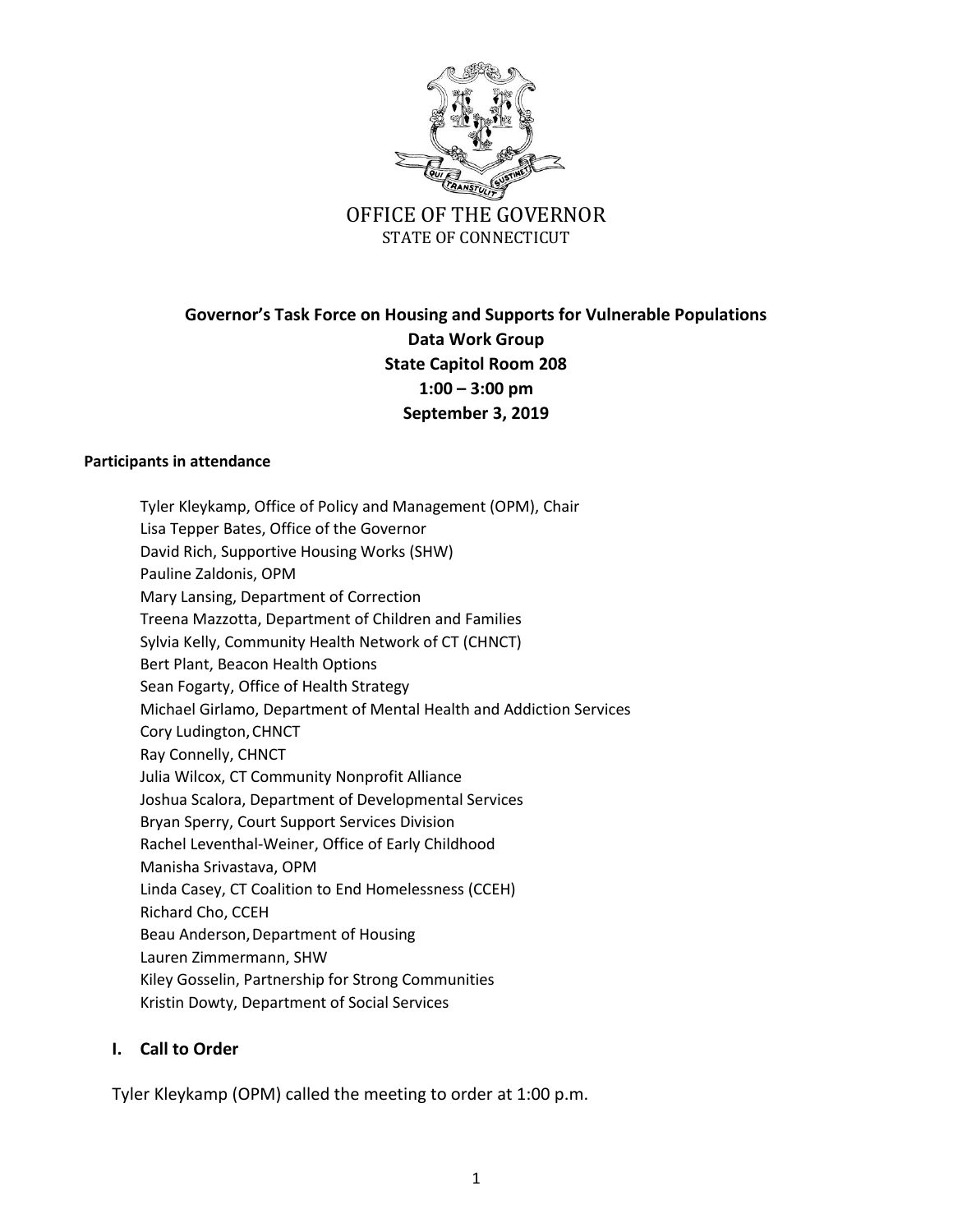### **II. Introduction**

Tyler welcomed everyone to the meeting and gave a brief introduction. Meeting attendees introduced themselves.

# **III. Workgroup Charge – Lisa Tepper Bates, Senior Coordinator for Housing and TOD, Office of the Governor**

Lisa Tepper Bates, Co-Chair of the Governor's Task Force on Housing and Supports for Vulnerable Populations, gave an overview of the Task Force goals and the role of the Data Work Group. The Task Force plans to match state administrative data from multiple agencies with the Connecticut Homelessness Management Information System (CT HMIS) to identify a cohort of the 500 most intensive multi-system frequent users. Data Work Group will facilitate a one-time match across systems as a pilot. Task Force will use this as an opportunity to learn from the process and to determine next steps. After the data match is complete and the cohort identified, the goal is to pilot service coordination and care. David Rich, Co-Chair of the Task Force, noted that Connecticut has a robust statewide homelessness database, which is an asset for this type of project.

# **IV. Survey to collect baseline data on existing data sharing agreements and data matches**

Tyler gave an overview of the plan for the data match, emphasizing the importance of creating a replicable process. A first step is to understand the data sharing agreements that are already in place. Manisha Srivastava (OPM) sent out a survey to agencies to collect this information. Manisha gave an overview of the contents of the survey.

# **V. Options to perform data match**

Bert Plant (Beacon Health Options) described data matching experience at Beacon as an Administrative Services Organization (ASO). Beacon is already matching Medicaid data with some data from state agencies (DCF and DMHAS) but does not currently have access to raw data from HMIS. Sylvia Kelly (Community Health Network, CHN) described data matching at CHN, discussing some of the gaps in the data from the CHN perspective. Linda Casey (Connecticut Coalition to End Homelessness - CCEH) gave an overview of the HMIS, where the data comes from, and what data are available. Lisa raised the question of how to define homelessness for this project and cited the HUD definition, asking if it is possible to measure housing instability in addition to the stricter definition of homelessness. Richard Cho (CCEH) described the universe of data in the HMIS, which includes people in shelters but has less information about people who are sleeping on the streets; it includes anybody who is referred to homeless shelters via 2-1-1. Linda reported that the process for data sharing can vary. Richard added that CCEH has a data governance steering committee that reviews data requests. The group discussed inclusion of data from DOC and CSSD in the match. Tyler identified two options for approaching the data match: hub and spoke versus a linear match. Discussion of who could perform the data match and whether it would fit into any preexisting workflows. The ASOs were discussed as potential candidates to perform the match. Regarding the